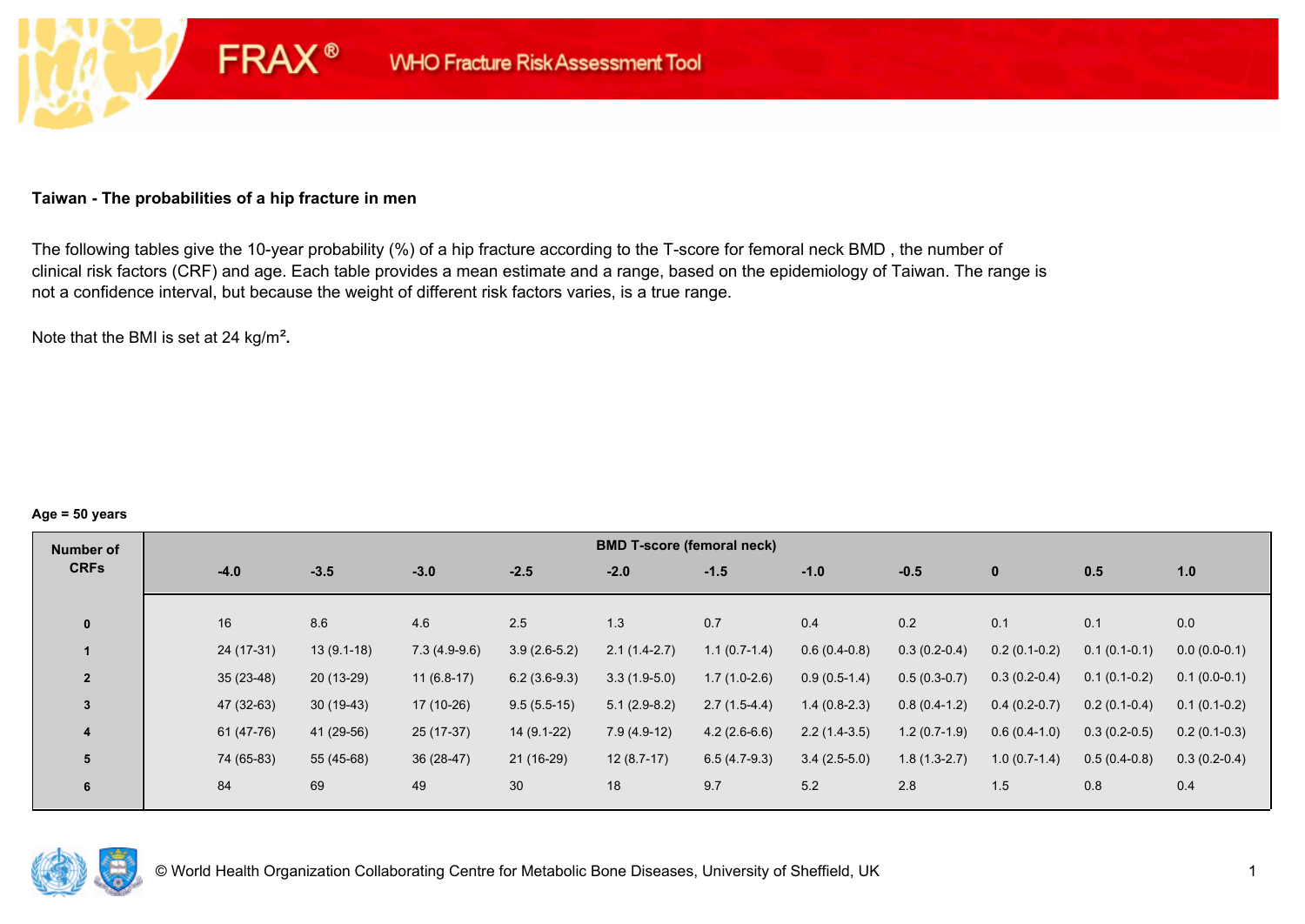**FRAX®** 

# **Age = 55 years**

| Number of      |        |             |             |               |                | <b>BMD T-score (femoral neck)</b> |                |                |                |                |                |                |
|----------------|--------|-------------|-------------|---------------|----------------|-----------------------------------|----------------|----------------|----------------|----------------|----------------|----------------|
| <b>CRFs</b>    | $-4.0$ | $-3.5$      |             | $-3.0$        | $-2.5$         | $-2.0$                            | $-1.5$         | $-1.0$         | $-0.5$         | $\mathbf 0$    | 0.5            | 1.0            |
| $\mathbf 0$    | 18     | 10          |             | 5.7           | 3.2            | 1.7                               | 1.0            | 0.5            | 0.3            | 0.2            | 0.1            | 0.1            |
|                |        | 26 (19-32)  | $15(11-19)$ | $8.8(6.0-11)$ | $4.9(3.3-6.1)$ | $2.7(1.8-3.4)$                    | $1.5(1.0-1.9)$ | $0.8(0.5-1.0)$ | $0.4(0.3-0.6)$ | $0.2(0.2-0.3)$ | $0.1(0.1-0.2)$ | $0.1(0.1-0.1)$ |
| $\overline{2}$ |        | $37(25-48)$ | $23(15-31)$ | $13(8.4-19)$  | $7.6(4.7-11)$  | $4.2(2.6-6.1)$                    | $2.3(1.4-3.4)$ | $1.3(0.8-1.9)$ | $0.7(0.4-1.0)$ | $0.4(0.2-0.6)$ | $0.2(0.1-0.3)$ | $0.1(0.1-0.2)$ |
| $\mathbf{3}$   |        | 49 (36-62)  | $32(22-44)$ | $20(13-28)$   | $11(7.1-17)$   | $6.4(3.9-9.7)$                    | $3.6(2.2-5.5)$ | $2.0(1.2-3.0)$ | $1.1(0.6-1.7)$ | $0.6(0.4-0.9)$ | $0.3(0.2-0.5)$ | $0.2(0.1-0.3)$ |
| 4              |        | 62 (50-74)  | 44 (33-57)  | 28 (20-39)    | $17(11-24)$    | $9.7(6.4-14)$                     | $5.4(3.6-8.2)$ | $3.0(2.0-4.6)$ | $1.7(1.1-2.5)$ | $0.9(0.6-1.4)$ | $0.5(0.3-0.8)$ | $0.3(0.2-0.5)$ |
| 5              |        | 74 (67-81)  | 57 (49-68)  | $39(32-50)$   | 24 (19-33)     | 14 (11-20)                        | $8.1(6.3-11)$  | $4.5(3.5-6.5)$ | $2.5(1.9-3.6)$ | $1.4(1.1-2.0)$ | $0.8(0.6-1.2)$ | $0.5(0.4-0.7)$ |
| 6              | 82     | 69          |             | 51            | 34             | 21                                | 12             | 6.8            | 3.8            | 2.1            | 1.2            | 0.7            |

## **Age = 60 years**

| Number of               |             |             |               |                | <b>BMD T-score (femoral neck)</b> |                |                |                |                |                |                |
|-------------------------|-------------|-------------|---------------|----------------|-----------------------------------|----------------|----------------|----------------|----------------|----------------|----------------|
| <b>CRFs</b>             | $-4.0$      | $-3.5$      | $-3.0$        | $-2.5$         | $-2.0$                            | $-1.5$         | $-1.0$         | $-0.5$         | $\mathbf{0}$   | 0.5            | 1.0            |
| $\mathbf{0}$            | 18          | 11          | 6.6           | 3.9            | 2.3                               | 1.3            | 0.8            | 0.4            | 0.3            | 0.2            | 0.1            |
|                         | 26 (19-30)  | $16(12-19)$ | $9.9(6.9-12)$ | $5.9(4.1-6.9)$ | $3.5(2.4-4.1)$                    | $2.0(1.4-2.4)$ | $1.2(0.8-1.4)$ | $0.7(0.5-0.8)$ | $0.4(0.3-0.5)$ | $0.2(0.2-0.3)$ | $0.1(0.1-0.2)$ |
| $\overline{2}$          | $36(26-45)$ | $23(16-30)$ | $15(9.6-19)$  | $8.8(5.7-12)$  | $5.2(3.4-7.1)$                    | $3.1(2.0-4.2)$ | $1.8(1.1-2.5)$ | $1.0(0.7-1.4)$ | $0.6(0.4-0.9)$ | $0.4(0.2-0.5)$ | $0.2(0.1-0.3)$ |
| 3                       | 47 (36-58)  | $32(23-42)$ | $21(14-28)$   | $13(8.6-18)$   | $7.8(5.1-11)$                     | $4.6(3.0-6.7)$ | $2.7(1.7-4.0)$ | $1.6(1.0-2.3)$ | $1.0(0.6-1.4)$ | $0.6(0.4-0.9)$ | $0.3(0.2-0.5)$ |
| $\overline{\mathbf{4}}$ | 59 (49-69)  | 43 (34-54)  | 29 (22-39)    | 19 (14-26)     | $11(8.2-16)$                      | $6.9(4.8-10)$  | $4.1(2.8-6.0)$ | $2.4(1.7-3.5)$ | $1.4(1.0-2.1)$ | $0.9(0.6-1.3)$ | $0.5(0.4-0.8)$ |
| 5                       | 69 (64-76)  | 55 (49-64)  | $39(34-49)$   | 26 (22-34)     | 16 (14-22)                        | $10(8.3-14)$   | $6.0(4.9-8.4)$ | $3.6(2.9-5.0)$ | $2.2(1.8-3.0)$ | $1.3(1.1-1.8)$ | $0.8(0.6-1.1)$ |
| 6                       | 77          | 66          | 51            | 35             | 23                                | 14             | 8.8            | 5.2            | 3.2            | 1.9            | 1.2            |

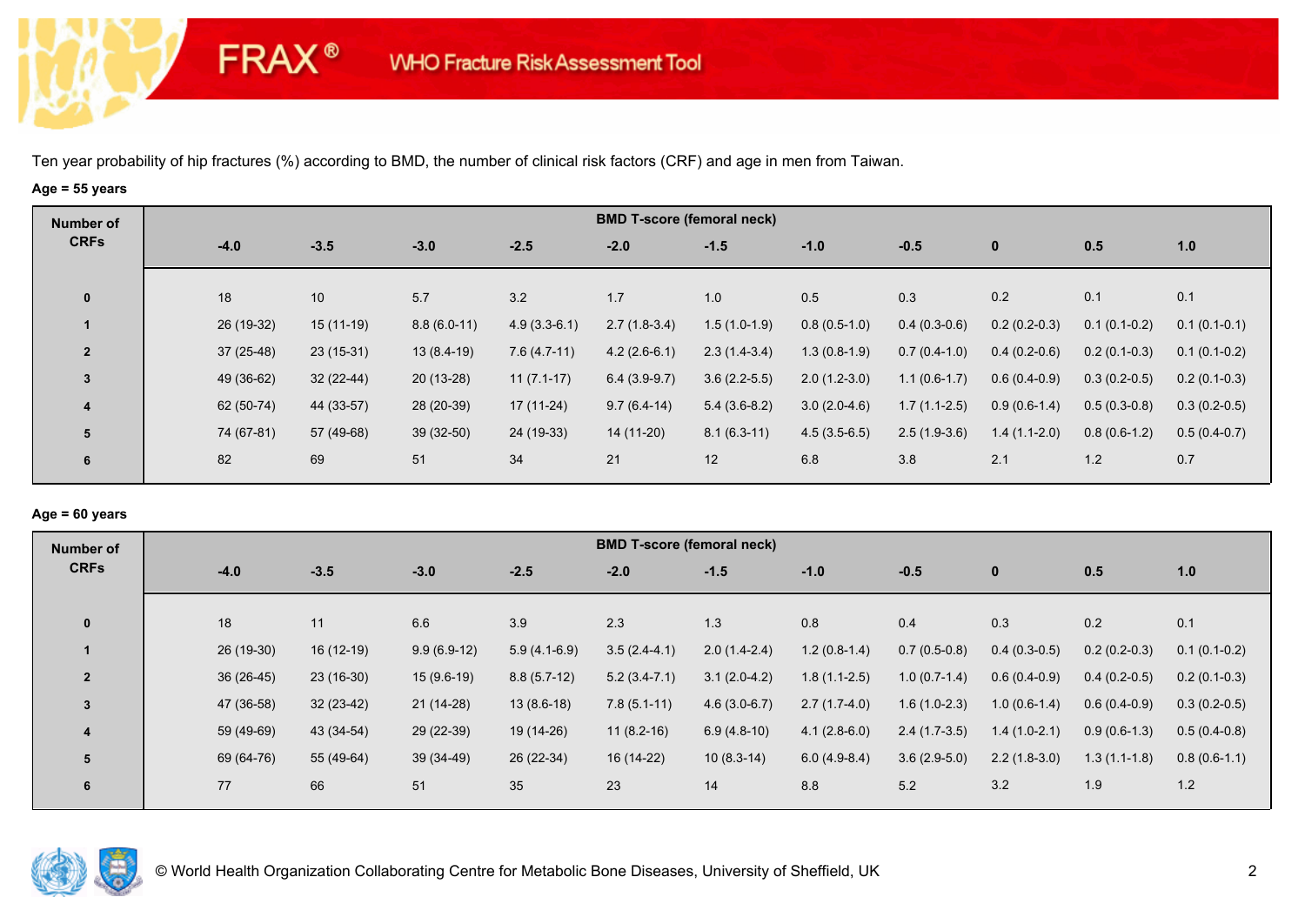**FRAX®** 

# **Age = 65 years**

| Number of      |             |             |              |                | <b>BMD T-score (femoral neck)</b> |                |                |                |                |                |                |
|----------------|-------------|-------------|--------------|----------------|-----------------------------------|----------------|----------------|----------------|----------------|----------------|----------------|
| <b>CRFs</b>    | $-4.0$      | $-3.5$      | $-3.0$       | $-2.5$         | $-2.0$                            | $-1.5$         | $-1.0$         | $-0.5$         | $\mathbf 0$    | 0.5            | 1.0            |
| $\mathbf 0$    | 18          | 12          | 7.5          | 4.7            | 2.9                               | 1.8            | 1.1            | 0.7            | 0.4            | 0.3            | 0.2            |
|                | 26 (19-28)  | $17(12-19)$ | $11(7.9-13)$ | $7.0(4.9-8.0)$ | $4.4(3.1-5.0)$                    | $2.7(1.9-3.1)$ | $1.7(1.2-2.0)$ | $1.0(0.7-1.2)$ | $0.7(0.5-0.8)$ | $0.4(0.3-0.5)$ | $0.3(0.2-0.3)$ |
| $\overline{2}$ | $34(26-42)$ | 24 (17-29)  | $16(11-20)$  | $10(6.9-13)$   | $6.4(4.3-8.3)$                    | $4.0(2.7-5.2)$ | $2.5(1.7-3.3)$ | $1.6(1.0-2.0)$ | $1.0(0.7-1.3)$ | $0.6(0.4-0.8)$ | $0.4(0.3-0.5)$ |
| 3              | 44 (36-54)  | $32(25-40)$ | $22(16-28)$  | 14 (10-19)     | $9.3(6.5-12)$                     | $5.9(4.1-8.0)$ | $3.7(2.5-5.0)$ | $2.3(1.6-3.2)$ | $1.5(1.0-2.1)$ | $0.9(0.6-1.3)$ | $0.6(0.4-0.9)$ |
| 4              | 55 (48-63)  | 42 (35-51)  | $30(24-38)$  | $20(16-27)$    | $13(10-18)$                       | $8.5(6.4-12)$  | $5.4(4.0-7.6)$ | $3.4(2.5-4.8)$ | $2.2(1.6-3.1)$ | $1.4(1.0-2.0)$ | $0.9(0.7-1.3)$ |
| 5              | 64 (60-71)  | $52(48-60)$ | $39(35-48)$  | 27 (24-35)     | 19 (16-24)                        | $12(11-16)$    | $7.7(6.7-11)$  | $4.9(4.2-6.8)$ | $3.2(2.7-4.4)$ | $2.1(1.7-2.8)$ | $1.3(1.1-1.8)$ |
| 6              | 72          | 61          | 49           | 36             | 25                                | 17             | 11             | 7.1            | 4.6            | 3.0            | 1.9            |

## **Age = 70 years**

| Number of      |             |             |             |               | <b>BMD T-score (femoral neck)</b> |                |                |                |                |                |                |
|----------------|-------------|-------------|-------------|---------------|-----------------------------------|----------------|----------------|----------------|----------------|----------------|----------------|
| <b>CRFs</b>    | $-4.0$      | $-3.5$      | $-3.0$      | $-2.5$        | $-2.0$                            | $-1.5$         | $-1.0$         | $-0.5$         | $\mathbf 0$    | 0.5            | 1.0            |
| $\mathbf{0}$   | 18          | 12          | 8.4         | 5.6           | 3.7                               | 2.4            | 1.6            | 1.1            | 0.7            | 0.5            | 0.3            |
|                | $27(25-34)$ | 19 (17-24)  | $13(12-17)$ | $9.0(7.9-12)$ | $6.0(5.2-7.8)$                    | $4.0(3.5-5.1)$ | $2.6(2.3-3.4)$ | $1.8(1.5-2.3)$ | $1.2(1.0-1.5)$ | $0.8(0.7-1.0)$ | $0.5(0.5-0.7)$ |
|                |             |             |             |               |                                   |                |                |                |                |                |                |
| $\overline{2}$ | 38 (33-46)  | 28 (24-35)  | $20(17-26)$ | $14(12-18)$   | $9.5(7.8-13)$                     | $6.4(5.2-8.5)$ | $4.2(3.4-5.7)$ | $2.9(2.3-3.8)$ | $1.9(1.6-2.6)$ | $1.3(1.1-1.8)$ | $0.9(0.7-1.2)$ |
| $\overline{3}$ | 51 (44-58)  | $40(33-47)$ | $30(24-36)$ | $21(17-26)$   | $15(12-19)$                       | $10(7.9-13)$   | $6.8(5.3-8.6)$ | $4.6(3.5-5.9)$ | $3.2(2.4-4.0)$ | $2.1(1.6-2.7)$ | $1.5(1.1-1.9)$ |
| 4              | 62 (54-68)  | 52 (44-58)  | 41 (34-47)  | $31(25-36)$   | $22(17-26)$                       | $16(12-19)$    | $11(8.0-13)$   | $7.3(5.4-8.8)$ | $5.1(3.7-6.1)$ | $3.5(2.5-4.2)$ | $2.4(1.7-2.8)$ |
| 5              | 71 (64-74)  | 63 (55-67)  | 53 (45-57)  | 42 (35-45)    | $32(26-35)$                       | 23 (18-26)     | $16(13-18)$    | $11(8.8-13)$   | $8.0(6.1-9.0)$ | $5.5(4.2-6.2)$ | $3.8(2.9-4.3)$ |
| 6              | 77          | 71          | 64          | 54            | 44                                | 33             | 24             | 18             | 12             | 8.7            | 6.0            |

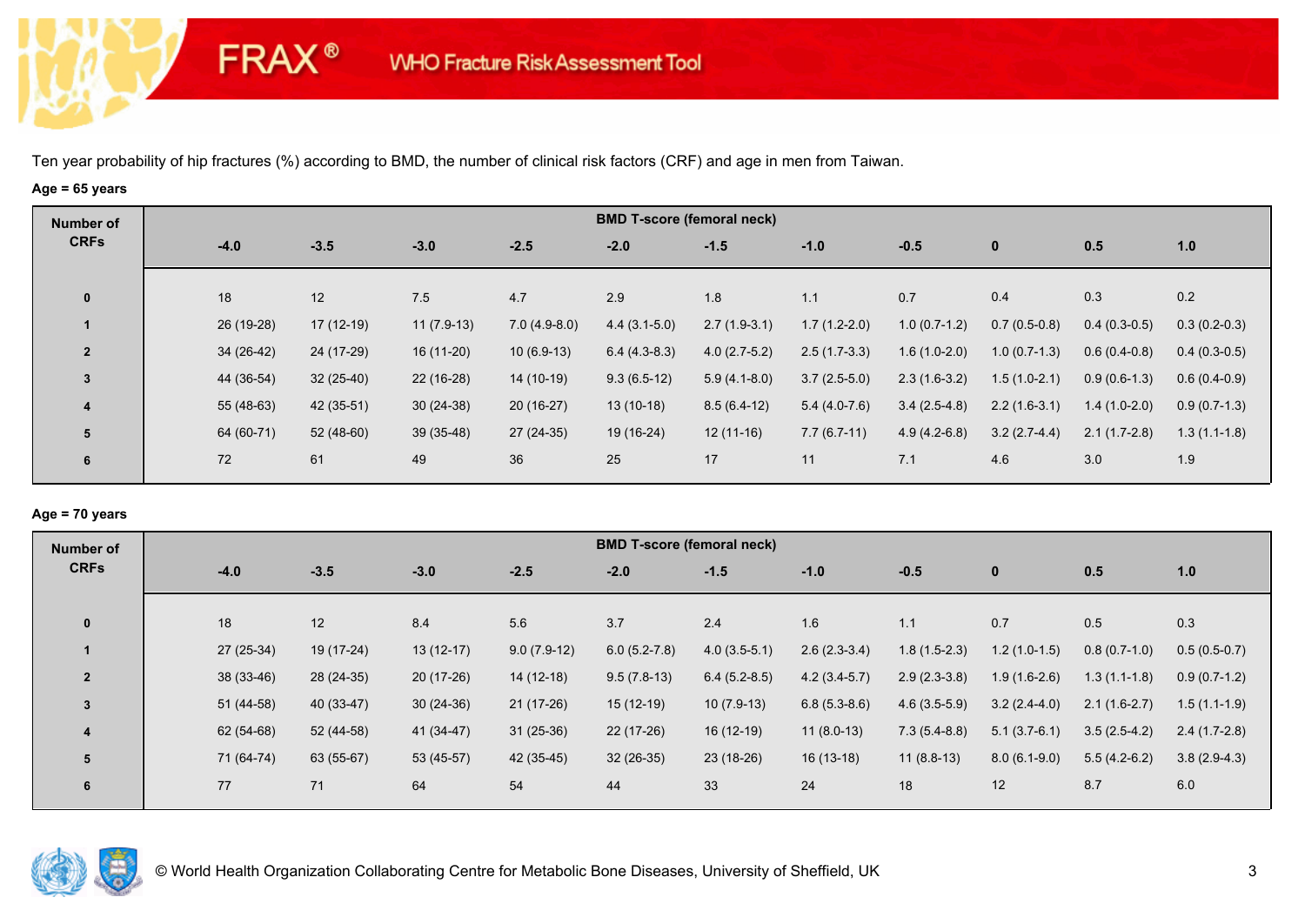**FRAX®** 

# **Age = 75 years**

| Number of               |            |             |             |              |               | <b>BMD T-score (femoral neck)</b> |                |                |                  |                |                |
|-------------------------|------------|-------------|-------------|--------------|---------------|-----------------------------------|----------------|----------------|------------------|----------------|----------------|
| <b>CRFs</b>             | $-4.0$     | $-3.5$      | $-3.0$      | $-2.5$       | $-2.0$        | $-1.5$                            | $-1.0$         | $-0.5$         | $\mathbf 0$      | 0.5            | 1.0            |
| $\mathbf 0$             | 17         | 12          | 8.7         | 6.2          | 4.3           | 3.0                               | 2.1            | 1.5            | 1.1              | 0.8            | 0.5            |
|                         | 28 (23-49) | $21(17-40)$ | 16 (12-31)  | $11(8.6-23)$ | $8.1(6.1-17)$ | $5.8(4.2-12)$                     | $4.1(3.0-8.7)$ | $2.9(2.1-6.3)$ | $2.1(1.5-4.6)$   | $1.5(1.1-3.3)$ | $1.1(0.8-2.4)$ |
| $\overline{2}$          | 40 (30-60) | $32(22-51)$ | 25 (17-42)  | 19 (12-33)   | $14(8.5-25)$  | $10(6.0-19)$                      | $7.3(4.2-14)$  | $5.3(3.0-10)$  | $3.9(2.2 - 7.4)$ | $2.8(1.5-5.4)$ | $2.0(1.1-3.9)$ |
| 3                       | 53 (38-69) | 45 (30-61)  | $37(22-53)$ | 29 (17-44)   | $23(12-35)$   | $17(8.7-27)$                      | $12(6.1-20)$   | $9.2(4.5-15)$  | $6.7(3.2-11)$    | $4.9(2.3-8.0)$ | $3.6(1.7-5.9)$ |
| $\overline{\mathbf{4}}$ | 65 (47-75) | 58 (39-69)  | $50(31-62)$ | 42 (24-53)   | 34 (18-44)    | 26 (13-35)                        | $20(9.2-26)$   | $15(6.7-20)$   | $11(4.9-15)$     | $8.3(3.5-11)$  | $6.1(2.5-8.4)$ |
| 5                       | 75 (58-80) | 69 (49-75)  | 63 (41-69)  | 55 (32-62)   | 47 (25-53)    | $38(19-43)$                       | $30(14-34)$    | $23(10-27)$    | $18(7.6-21)$     | $14(5.6-16)$   | $10(4.0-12)$   |
| 6                       | 81         | 78          | 73          | 67           | 60            | 51                                | 42             | 34             | 27               | 21             | 16             |

## **Age = 80 years**

| Number of      |             |             |             |              |               | <b>BMD T-score (femoral neck)</b> |                |                |                |                |                  |
|----------------|-------------|-------------|-------------|--------------|---------------|-----------------------------------|----------------|----------------|----------------|----------------|------------------|
| <b>CRFs</b>    | $-4.0$      | $-3.5$      | $-3.0$      | $-2.5$       | $-2.0$        | $-1.5$                            | $-1.0$         | $-0.5$         | $\mathbf{0}$   | 0.5            | 1.0              |
|                |             |             |             |              |               |                                   |                |                |                |                |                  |
| $\mathbf{0}$   | 14          | 10          | 7.9         | 5.9          | 4.4           | 3.2                               | 2.4            | 1.8            | 1.4            | 1.0            | 0.8              |
|                | $23(18-42)$ | $18(13-35)$ | 14 (10-28)  | $11(7.6-22)$ | $8.0(5.7-17)$ | $6.0(4.2-13)$                     | $4.5(3.1-9.8)$ | $3.4(2.4-7.6)$ | $2.6(1.8-5.8)$ | $2.0(1.4-4.4)$ | $1.5(1.0-3.3)$   |
| $\overline{2}$ | $34(23-53)$ | $27(18-45)$ | $22(14-38)$ | $17(10-31)$  | $13(7.8-24)$  | $10(5.9-19)$                      | $7.8(4.4-15)$  | $6.1(3.3-11)$  | $4.7(2.5-8.9)$ | $3.6(1.9-6.9)$ | $2.7(1.5-5.3)$   |
| $\overline{3}$ | 45 (29-62)  | $39(23-55)$ | $32(18-48)$ | $26(14-40)$  | $21(11-33)$   | $17(8.2-27)$                      | $13(6.2-21)$   | $10(4.7-17)$   | $7.9(3.6-13)$  | $6.1(2.8-10)$  | $4.7(2.1 - 7.9)$ |
| 4              | 57 (38-69)  | $51(31-63)$ | 44 (25-56)  | $37(20-49)$  | $31(15-41)$   | $25(12-34)$                       | $20(9.1-28)$   | $16(7.1-22)$   | $13(5.4-18)$   | $9.9(4.2-14)$  | $7.7(3.2-11)$    |
| 5              | 67 (48-73)  | 62 (41-68)  | 56 (34-62)  | 49 (27-56)   | 42 (22-48)    | $36(17-41)$                       | 29 (13-34)     | 24 (10-28)     | $19(8.1-23)$   | $15(6.3-19)$   | $12(4.9-15)$     |
| 6              | 75          | 72          | 67          | 61           | 55            | 48                                | 40             | 34             | 28             | 23             | 19               |
|                |             |             |             |              |               |                                   |                |                |                |                |                  |